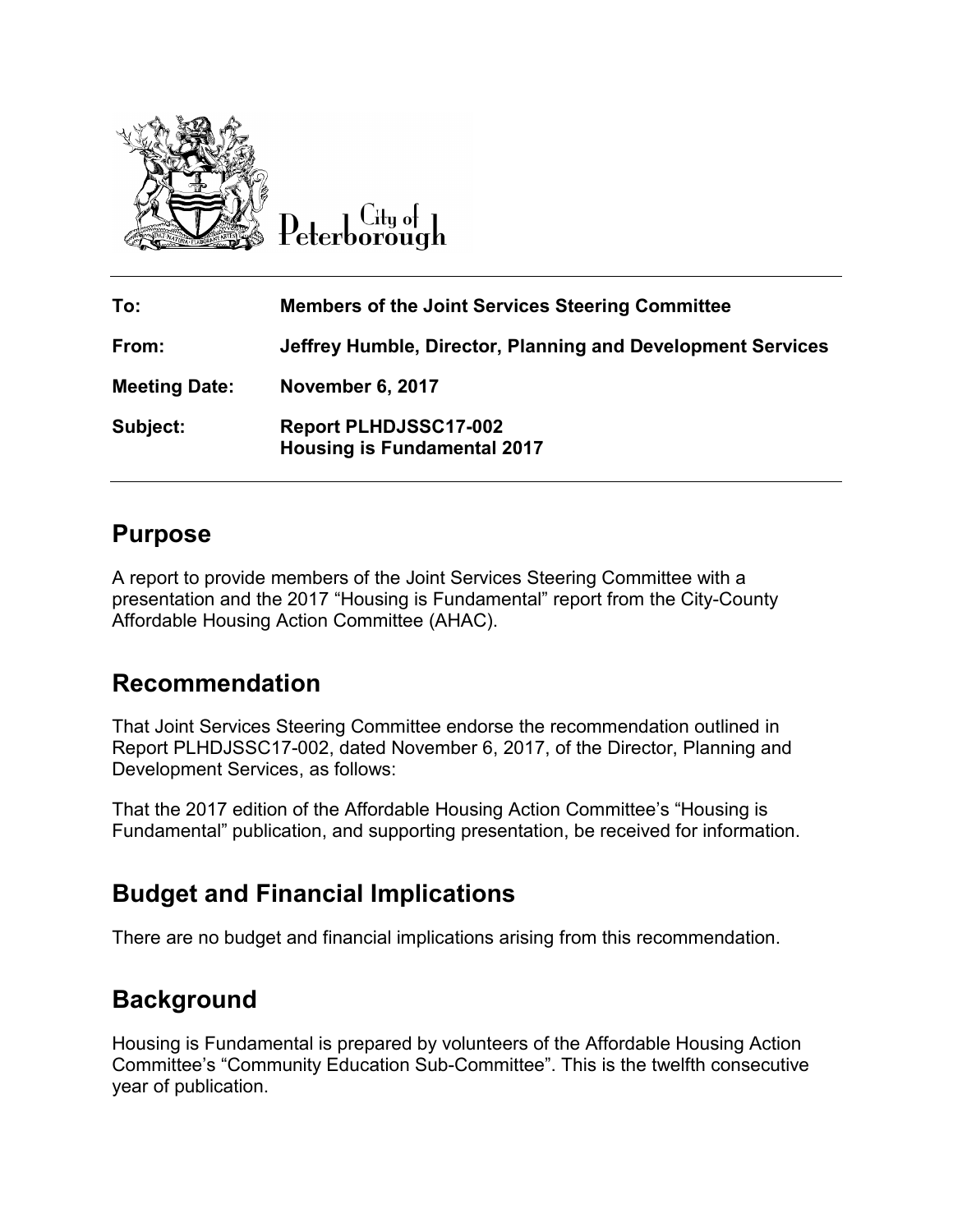Each year the Housing is Fundamental document is posted on the City of Peterborough's website at [www.peterborough.ca/housing](http://www.peterborough.ca/housing). A mail out distribution will begin in November 2017. The distribution list of approximately 250 includes:

- Members of Peterborough City, County and Township Councils;
- Other municipal Housing Service Managers;
- Local community groups and agencies; and
- Housing sector stakeholders.

#### **Highlights**

The Housing is Fundamental 2017 report includes statistics, recommendations and custom calculations, and snapshots from other communities. Some highlights are listed below:

- Vacancy rate decreased to 1%. This is the percentage of rental stock that is available for new tenants to rent. A "healthy" vacancy rate is around 4-5%.
- Official Plan updates in both the City and the County of Peterborough are underway. AHAC wants to ensure that safe and affordable housing are included in the Official Plan vision for Peterborough.
- Housing Perceptions Survey. The purpose of the survey was to ascertain the significance of housing in individuals' lives. There were 626 respondents to the questionnaire.

AHAC and City staff are working together to better align the work of advisory committees to support the work of the 10-year Housing and Homelessness Plan (the Plan). This committee re-structuring will be part of the 5-year review of the Plan, which will occur in 2018. AHAC's "Housing is Fundamental" report and the City's "10-year Housing and Homelessness Plan Progress Report" provide local data that helps inform programs and policies to meet the needs of City and County residents.

This report will be provided to City Council for information through Report PLHD17-005, on November 6, 2017.

Submitted by,

Jeffrey Humble, MCIP, RPP Director, Planning and Development Services